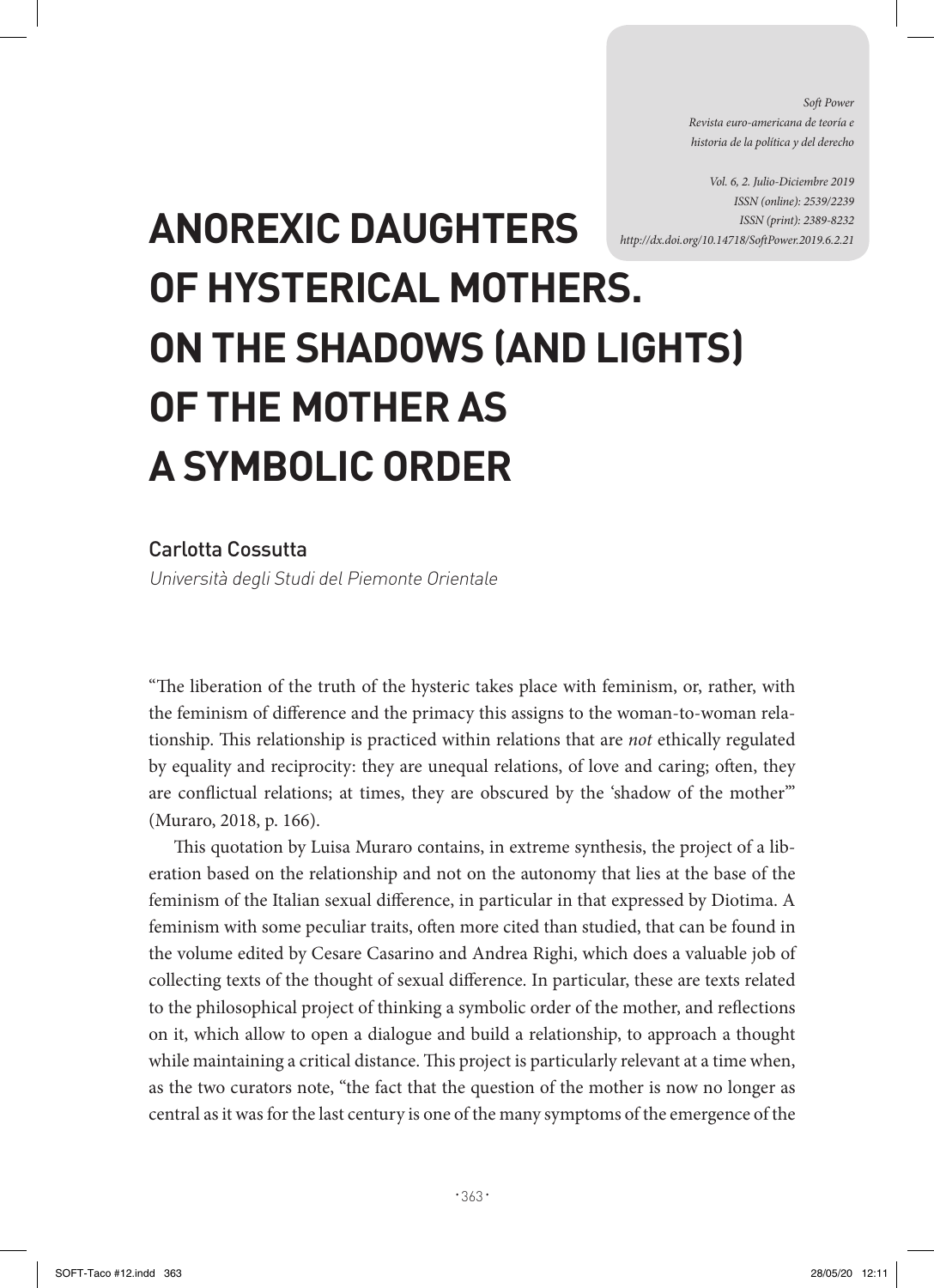contemporary post-oedipal order – which is no less patriarchal for being post-oedipal" (Casarino and Righi, 2018, p. 2). A contemporary scenario, therefore, characterized by a questioning of Oedipus made possible by feminist struggles and thought, but which, in an ambivalent way, has also led to new forms of subjectivization, based on jouissance, which create new oppressive conditions for women. At the same time, although not mentioned in the text, a contemporary moment in which a global feminist movement resurfaces with force, with practices different from those of self-awareness but which, however, builds relationships and communities as fundamental tools for political practice. For this reason, investigating today what gave rise to the need to think about a symbolic order of the mother and what characteristics it has, but also what "shadows" this order carries with it, can allow us to imagine new forms of possible liberation.

The need for a maternal symbolic order arises within the feminist movement understood as a field in which to think and from which to think. It is also an attempt to use psychoanalysis against itself, or at least against its patriarchal approach, offering women a different access to the symbolic. Moreover, this diffraction of the symbolic allows us to illuminate the blind spots of revolutionary theories, anchoring them to a bodily dimension not intended in the biological sense, but as a material starting point for the construction of one's own experience of the world. If, as Muraro points out, psychoanalysis traces the origin, recognizing that we are generated by a body, but does not modify the production of the symbolic (Muraro, 2018a), the same can be said of the different political theories, which are based on a lack, on a void. As Diana Sartori notes, in fact, "all these analyses concur on the diagnosis: there is a mother kept in the shadow of politics" (Sartori, 2018, p. 169). A shadowing of the mother that had effects on the production and reproduction of the political order, structured on the absence of the moternal. Moreover, the mother herself "has proven to be the most irreducible and resistant core within the issue of the inclusion of women in the public and political spheres" (Sartori, 2018, p. 175).

It is interesting to note that this overshadowing occurs not only in the classically understood patriarchal system, but, as Carole Pateman (1988) notes, also in the contractualism, that system believes it can overcome. Worthy of note, in this sense, are the reflections on maternal power in Hobbes, which he declares in Leviathan: "the Amazons contracted with the men […] that the issue male should be sent back, but the female remain with themselves: so that the dominion of the females was in the mother. If there be no contract, the dominion is in the mother. For in the condition of mere nature, where there are no matrimonial laws, it cannot be known who is the father unless it be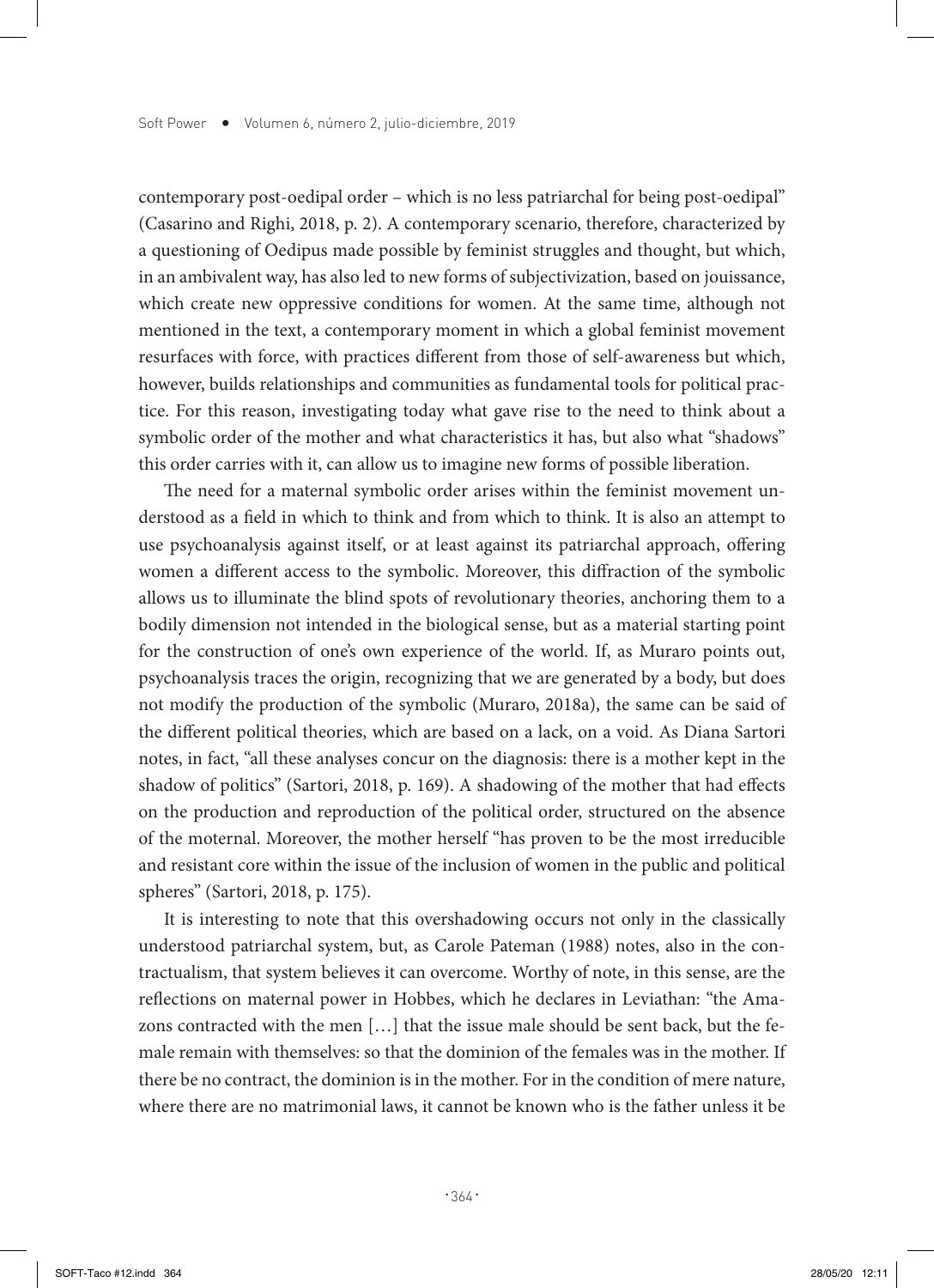declared by the mother; and therefore the right of dominion over the child dependeth on her will, and is consequently hers" (Hobbes, 1998, p. 133). Hobbes, therefore, recognizes a maternal power, different from the sovereign one because it is not based on the fear caused by equality and the possibility of being killed, but on the choice to feed, to let live, actively, so much so that mother is the one who feeds. In this sense, maternal power, maternal authority, is based on difference, "not on subjective liberty, does not need to be absolute, which in fact would be counterproductive. It is diametrically opposed to sovereignty, where enjoying one's liberty paradoxically requires establishing an absolute 'power'" (Rustighi, 2018, p. 9). However, the deletion of this type of authority is not only a removal, but also the very basis of sovereignty, "it is the point zero of the logic of sovereignty, which founds it but cannot in turn be founded through the same logic" (Rustighi, 2018, p. 17).

If the basis of sovereign power is the cancellation of the mother, the gesture of claiming her as the origin can only be a gesture that calls into question the very foundation of power, and it is no coincidence that Diotima in this sense speaks of authority. The symbolic order of the mother, thus, is a different order because it is metonymic and not metaphorical, which works by combinations and not by selections, which recognizes the proximity with the body, with the bodies, and which describes a subject dependent and in relation. An order that speaks another language not as a formal choice, but because, as Ida Dominijanni recalls, it is about "a metonymic symbolic order that doesn't split body and language, experience and word apart, but holds them together, and does not imprison the social text in the selective synthesis of the metaphoric chain, but keeps it open to 'anything we want to say', especially for what it concerns, the wild social body" (Dominijanni, 2018, p. 50). For this reason, the difference that this feminism proposes is an open difference, to be built in the relationship, in the choice to allow, *hobbesianly*, to recognize ourselves as daughters of the mother and thus open access to another symbolic. It is, therefore, a question of building transformative genealogies which, as Sartori notes, are nourished by a reconciliation with the mother, a "symbolic reconciliation, [that] if it is truly reconciliation, is not the presumption of the closure of the circle on itself but a returning that twists the circle in an evolving spiral" (Sartori, 2018, p. 185).

As Dominijanni rightly points out, though, "after forty years of feminism, the mother is not behind us: as far as the social imaginary is concerned, we are the mothers. The real or phantasmatic perception of the mother directly concerns the real or phantasmatic perception of what we have said or done within feminism" (Dominijanni,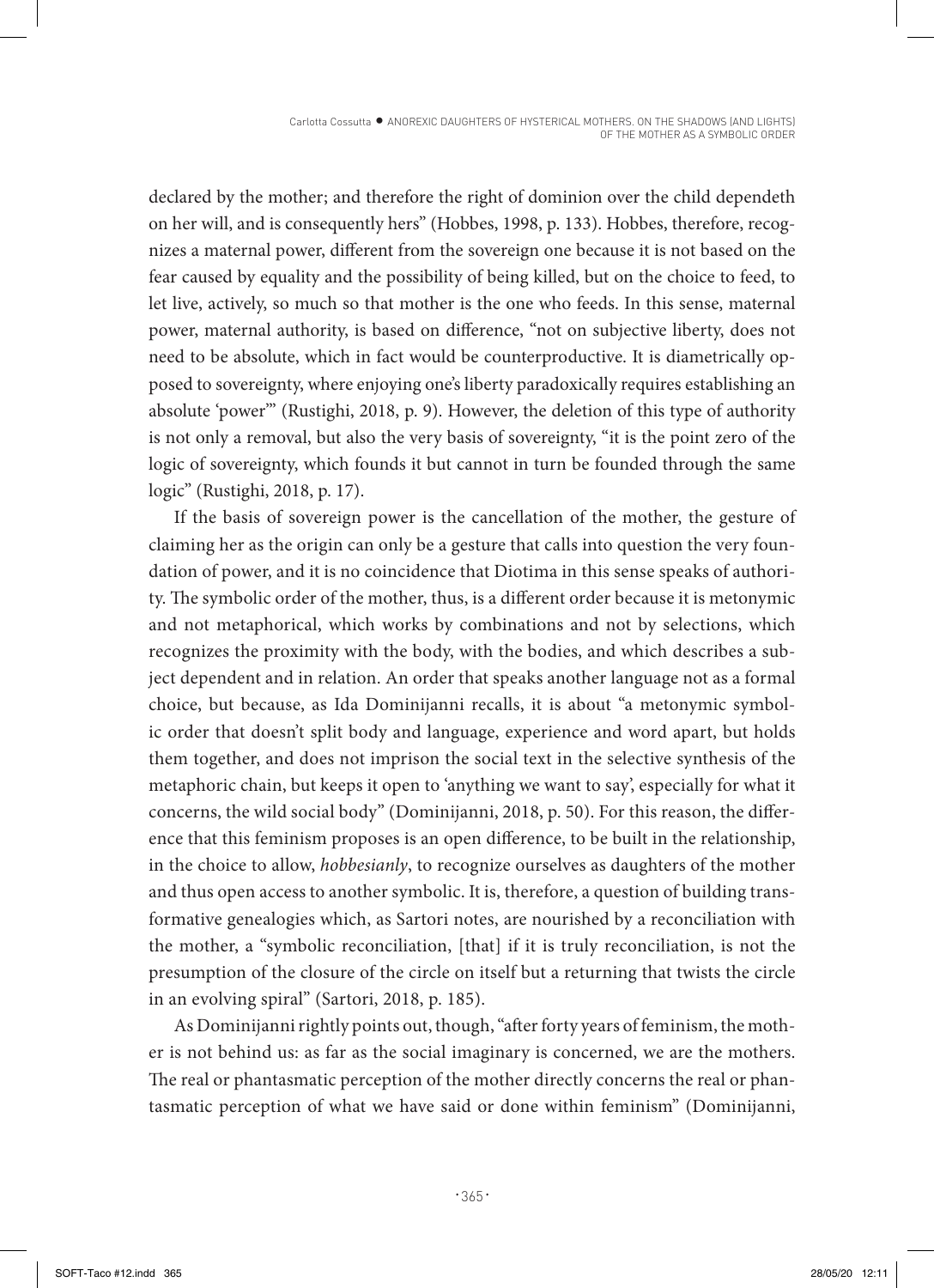2018a, p. 226). This is a notation not only in temporal terms, that as a reader and "daughter" of that feminism I can only appreciate, but it can also be the starting point of a theoretical reflection that deals with the shadows of the mother. As Angela Putino already noted in 1998, in fact, the symbolic maternal order, if subversive to sovereignty, finds some forms of complicity with biopower, through the centrality accorded to care, gratitude and dual relationship. Moreover, despite the claim of always open relationships, the maternal relationship risks crystallizing in the hysterical reproduction of the identical: "through the love for the mother every woman give a value to herself [...]. However, for being precise, it is not maternal love – could be useful so questioning […] if is so necessary, for a woman, come back to this dimension – but hysterical attachment to the mother" (Putino, 1998, pp. 7-8), a form of attachment that leaves no room for differences, since "the hysterical […] cannot unleash herself from the vicinity, from the fear of the loss […] in so far as she is not able to hypothesize a feminine otherness" (Putino, 1998, p. 48). The presence of the mother, therefore, risks being not only an opening to another genealogy and another symbolic one, but also a closing in that genealogy and that symbolic one.

Dominijanni again offers an interesting key to interpretation, pointing out how, in the contemporary world, there is a transition from hysteria to anorexia as symptoms of the female condition and asking: "if hysteria is the symptom that accompanied women's entry into modernity and which feminism responded to politically, anorexia can then be seen as not only the symptom of a female resistance to a hedonistic and consumerist postmodernity, but also as an unforeseen and paradoxical effect of female change, of the female knowledge of woman, of the feminist symbolic revolution. From the neurotic symptom of female oppression to the perverse symptom of female freedom?" (Dominijanni, 2018a, p. 221). The anorexic daughters can be the reaction to a biopolitical seizure of power that paradoxically feeds on both the hedonistic dimension of the imperative of jouissance, and on the freedom of women won thanks to the break with sovereignty, and, it may be suggested, on the progressive dissolution of female sexuality in the symbolic order of the mother: Dominijanni writes: "within the order of the mother female sexuality has been gradually dissolving" (Dominijanni, 2018a, p. 217). In this sense the anorexic daughter would be a subject who tries to differentiate herself from the mother, where the hysterics were looking for continuity, a subject who aspires to desexualisation as much as the hysteric staged symptoms of hypersexualisation, a subject who tries to escape the imperative of jouissance, even with respect to gender and sexuality (see Young-Bruehl, 1993; Briody Mahowald, 1992; Ferreday, 2012). Dominijanni's question,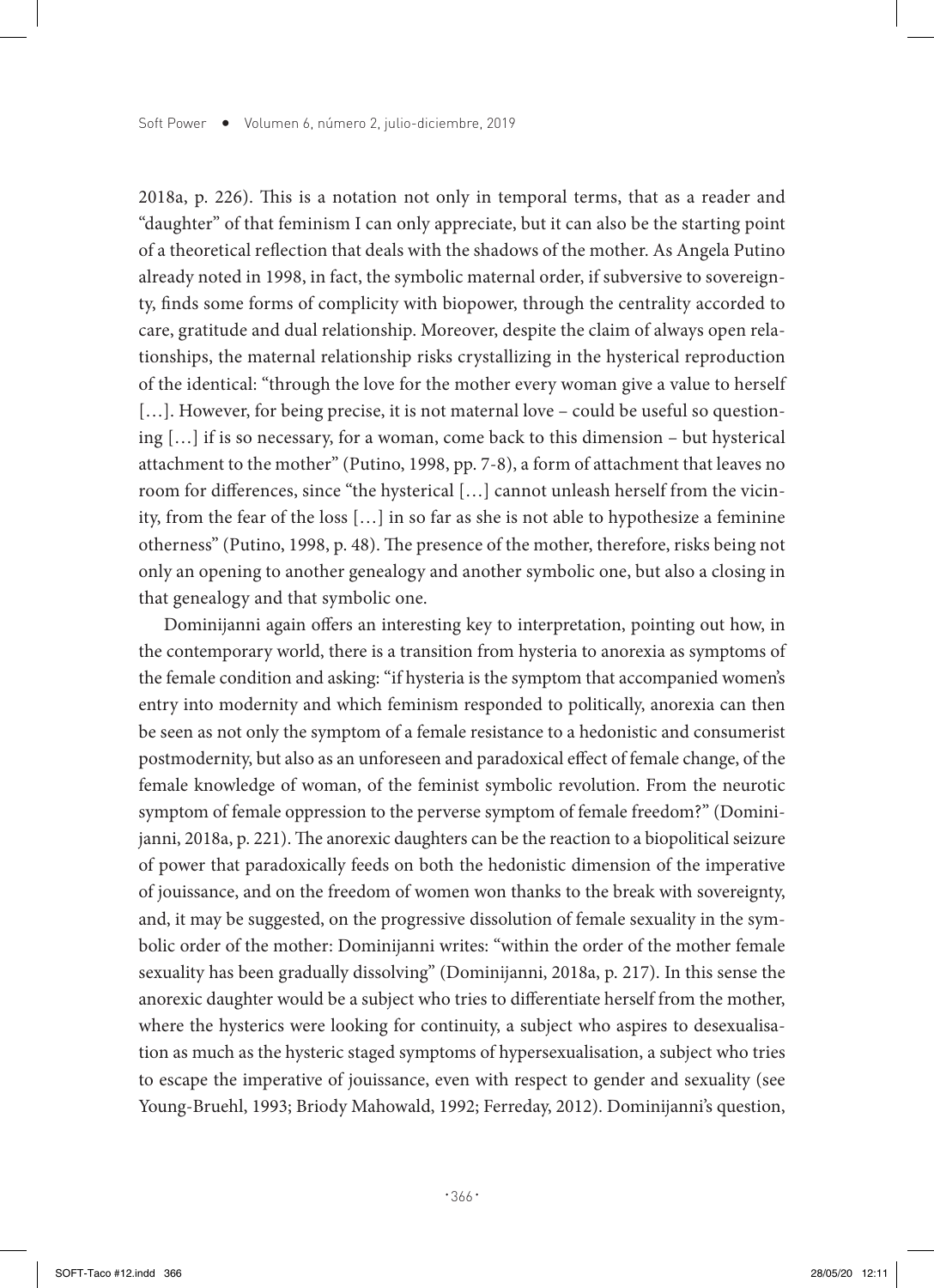therefore, seems to me to push us to rethink our relationship with the feminism of sexual difference, recognizing a genealogy but asking what gesture we can make to give space to our freedom in the context of the contemporary, not through a generational conflict – too often invoked – but through a relationship that, as this feminism teaches, knows how to overcome the symbiosis and the identical hysteric in a different order, always back to build.

## **References**

- Casarino, C. & Righi, A. (2018). Introduction", in Id. (eds), *Another Mother. Diotima and the Symbolic Order of Italian Feminism*, Minneapolis: University of Minnesota Press.
- Dominijanni, I. (2018). The Contact Word, in Cesare Casarino and Andrea Righi (eds.), *Another Mother. Diotima and the Symbolic Order of Italian Feminism*, Minneapolis: University of Minnesota Press.
- Dominijanni, I. (2018a). The Undecidable Imprint, in Cesare Casarino and Andrea Righi (eds.), *Another Mother. Diotima and the Symbolic Order of Italian Feminism*, Minneapolis: University of Minnesota Press.
- Ferreday, D. (2012). Anorexia and Abjection: A Review Essay, *Body & Society*, *18, 2,*  139–155.
- Hobbes, T. (1998), *Leviathan*, New York: Oxford University Press.
- Mahowald, M. B. (1992). To Be or Not Be a Woman: Anorexia Nervosa, Normative Gender Roles, and Feminism, *The Journal of medicine and philosophy*, *17, 2,* 233-251.
- Muraro, L. (2018). Feminism and Psychoanalysis: The Dead Mother Complex, in Cesare Casarino and Andrea Righi (eds.), *Another Mother. Diotima and the Symbolic Order of Italian Feminism*, Minneapolis: University of Minnesota Press.
- Muraro, L. (2018a). To Knit or to Crochet. A Political-Linguistic Tale on the Enmity between Metaphor and Metonymy", in Cesare Casarino and Andrea Righi (eds.), *Another Mother*, *Diotima and the Symbolic Order of Italian Feminism*, Minneapolis: University of Minnesota Press.
- Pateman, C. (1988). *The Sexual Contract*, Stanford: Stanford University Press.
- Putino, A. (1998). *Amiche mie isteriche*, Napoli: Cronopio.
- Rustighi, L. (2018). Rethinking the sexual contract: The case of Thomas Hobbes, *Philosophy and Social Criticism*, *XX, X*, 1-27.